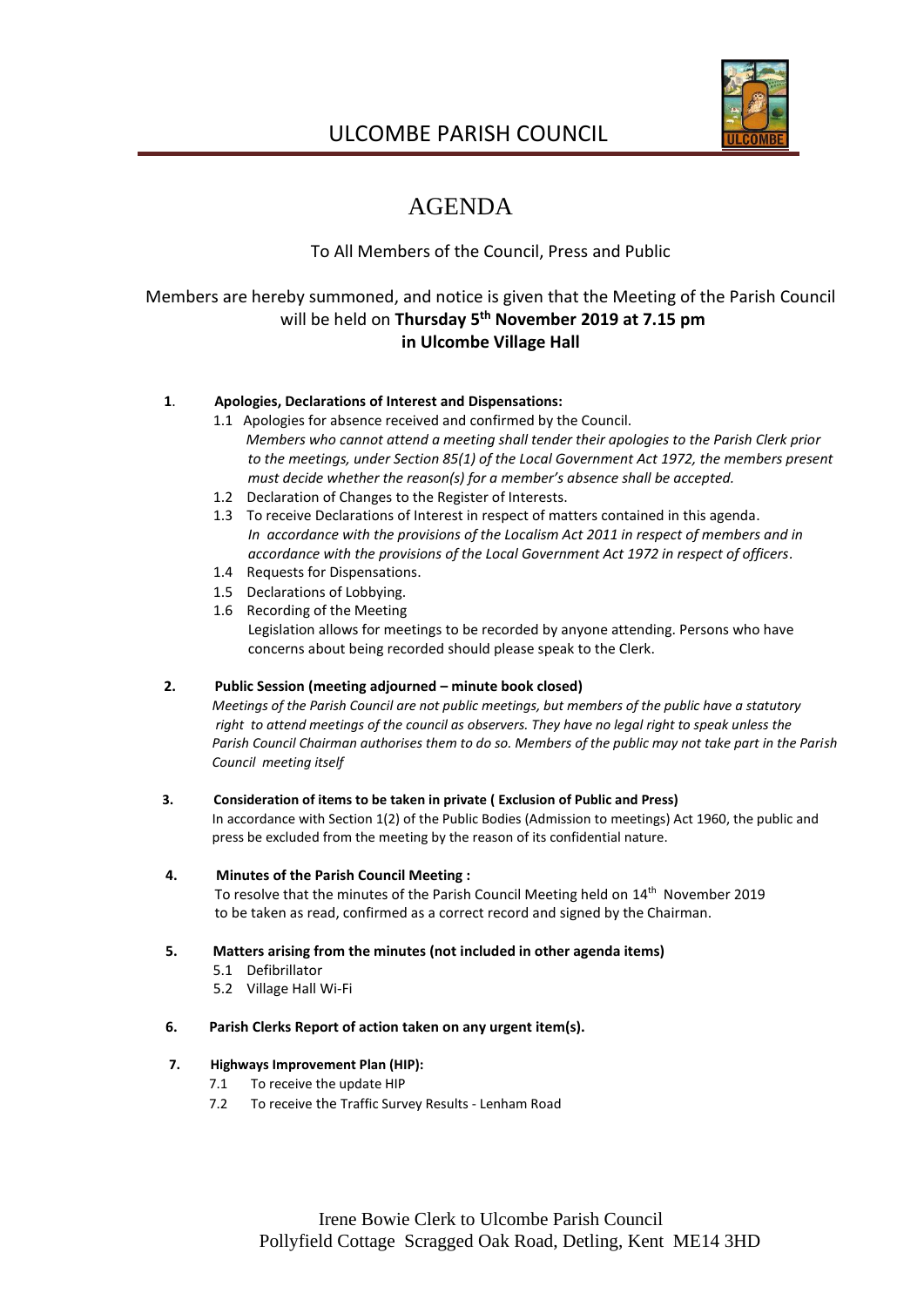# **8. To receive reports from :**

- 8.1 Chairman Ulcombe Parish Council Club Council Clir Kenward
- 8.2 District Councillor MBC Clif Chappell-Tay
- 8.3 Kent County Councillor Communication County Councillor County Councillor County Council County Council County Council County Council County Council County Council Council Council Council Council Council Council Council
- 8.4 Footpath Warden Report **Report Server Access 1988** R. Banham<br>8.5 Police and Crime Report **Report Server Access 1988**
- 8.5 Police and Crime Report
- 8.6 Community Warden Report **Community D** Riach-Brown
- 8.7 Footpath Report and Update Clin Titchener

#### **9. Planning:**

 **9.1 To receive an update on any outstanding planning applications and results.**

# **9.2 To consider the following Planning Applications**:

- 9.2.1 **19/505149/FULL: Hill Farm Barn Lenham Road Ulcombe ME17 1LT**  *Conversion of existing barn with a single storey extension and erection of a detached garage. (Part retrospective)*
- 9.2.2 **19/505621/FULL : Pepper Box Inn Windmill Hill Ulcombe ME17 1LP**  *External works involving the demolition of existing external steps and instalment of new accessible ramp access. Existing raised area to be extended. New balustrade to new retaining wall. New polycarbonate roof and intermediate rafters to existing pergola. Replacement of existing paving to new sandstone paving*.
- 9.2.3 **19/505622/LBC : Pepper Box Inn Windmill Hill Ulcombe ME17 1LP** *Listed Building Consent for external works involving the demolition of existing external steps and instalment of new accessible ramp access. Existing raised area to be extended. New balustrade to new retaining wall. New polycarbonate roof and intermediate rafters to existing pergola. Replacement of existing paving to new sandstone paving.*
- 9.2.4 **19/505500/FULL Acorn House Lenham Road Kingswood Kent ME17 1LU** *Demolition of existing rear extension and attached shed and conversion of integral garage to study. Erection of front porch and two storey rear extension. Alterations to fenestration.*
- 9.3 To receive late planning applications received for consideration.
- 9.4 To receive report from the Village Hall Committee regarding the village hall extension.

#### **10. Finance:**

- 10.1 To note Receipts of Income.
- 10.2 To authorise Payments listed on the schedule.
- 10.3 To confirm bank reconciliation.
- 10.4 To consider the purchase of a parish council projector

#### **11. Correspondence – To receive items of late correspondence:**

- 11.1 To table items of late correspondence
- 11.2 Items circulated for information: For further information contact the Clerk
	- 11.2.1 Section 137 Expenditure limit for 2020/21
	- 11.2.2 KALC News November 2019
	- 11.2.3 Police and Crime Commissioner part time vacancies
	- 11.2.4 Kent Minerals and Waste Local Plan 2013-30 Consultation
- 11.3 Items acted on
	- 11.3.1 Statement Persons Nominated/Notice of Poll and Situation of polling stations Faversham and Mid Kent Constituency
- 11.4 Items for discussion/action
	- 11.4.1 MBC Air Pollution & Anti-idling campaign